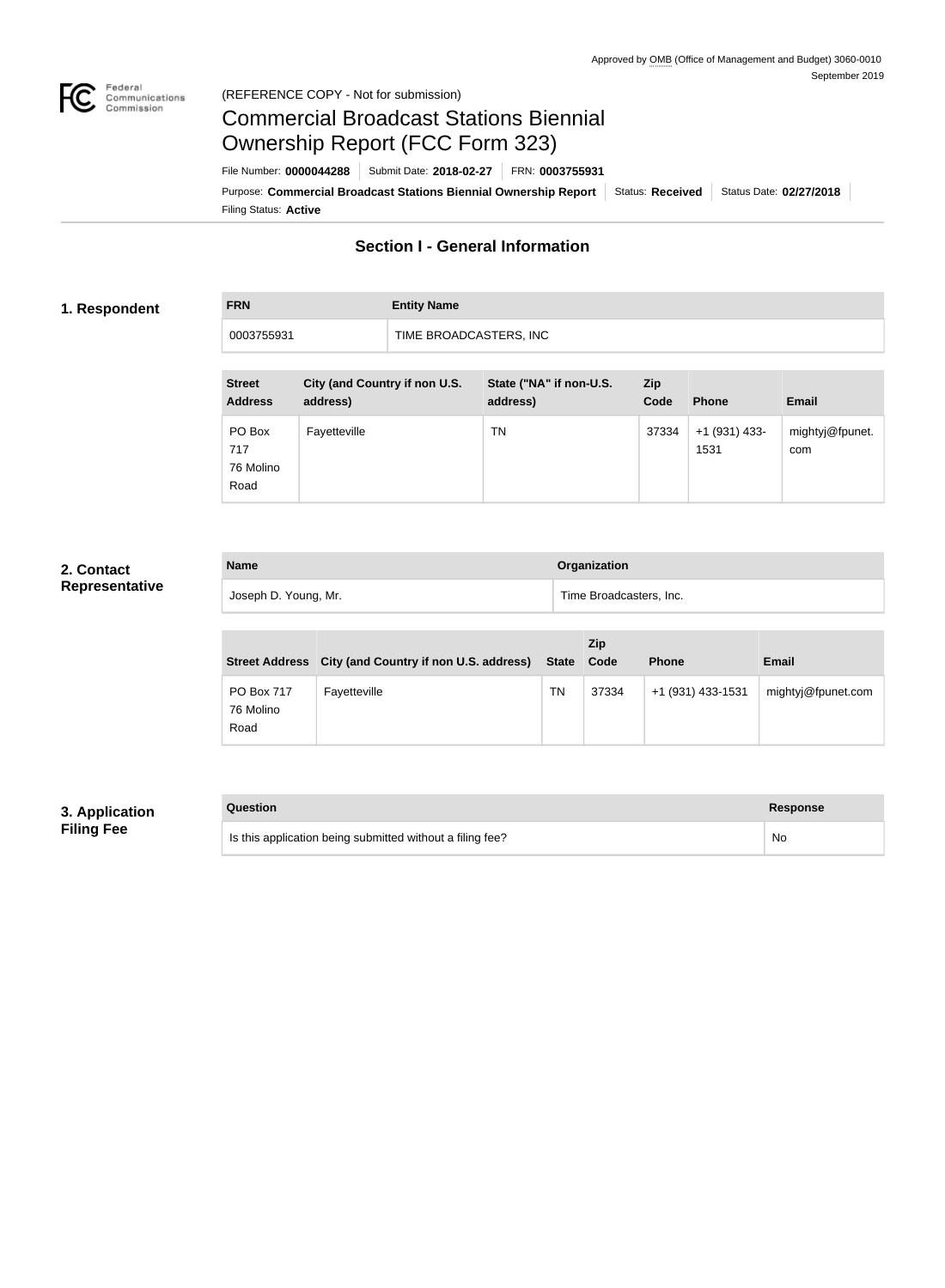| <b>Fees</b> | <b>Application Type</b> | <b>Form Number</b> | <b>Fee Code</b> | Quantity | <b>Fee Amount</b> | <b>Subtotal</b> |
|-------------|-------------------------|--------------------|-----------------|----------|-------------------|-----------------|
|             | Biennial                | Form 323           | <b>MAR</b>      |          | 85                | \$70.00         |
|             |                         |                    |                 |          | Total             | \$70.00         |

#### **4. Nature of Respondent**

| (a) Provide the following information about the Respondent: |                        |
|-------------------------------------------------------------|------------------------|
| <b>Relationship to stations/permits</b>                     | Licensee               |
| <b>Nature of Respondent</b>                                 | For-profit corporation |

**(b) Provide the following information about this report:**

| <b>Purpose</b> | <b>Biennial</b>                                                                                                                                                                        |
|----------------|----------------------------------------------------------------------------------------------------------------------------------------------------------------------------------------|
| "As of" date   | 10/01/2017                                                                                                                                                                             |
|                | When filing a biennial ownership report or validating<br>and resubmitting a prior biennial ownership report, this<br>date must be Oct. 1 of the year in which this report is<br>filed. |

#### **5. Licensee(s) and Station(s)**

#### **Respondent is filing this report to cover the following Licensee(s) and station(s):**

| Licensee/Permittee Name | <b>FRN</b> |
|-------------------------|------------|
| TIME BROADCASTERS, INC  | 0003755931 |

| Fac. ID No. | <b>Call Sign</b> | City                | <b>State</b> | <b>Service</b> |
|-------------|------------------|---------------------|--------------|----------------|
| 67130       | WYTM-FM          | <b>FAYETTEVILLE</b> | <b>TN</b>    | <b>FM</b>      |

## **Section II – Biennial Ownership Information**

| 1.47 C.F.R.<br><b>Section 73.3613</b><br>and Other<br><b>Documents</b> | Licensee Respondents that hold authorizations for one or more full power television, AM, and/or FM stations should list all<br>contracts and other instruments set forth in 47 C.F.R. Section 73.3613(a) through (c) for the facility or facilities listed on this<br>report. In addition, attributable Local Marketing Agreements (LMAs) and attributable Joint Sales Agreements (JSAs) must be<br>disclosed by the licensee of the brokering station on its ownership report. If the agreement is an attributable LMA, an<br>attributable JSA, or a network affiliation agreement, check the appropriate box. Otherwise, select "Other." Non-Licensee<br>Respondents, as well as Licensee Respondents that only hold authorizations for Class A television and/or low power television<br>stations, should select "Not Applicable" in response to this question.<br>Not Applicable. |
|------------------------------------------------------------------------|---------------------------------------------------------------------------------------------------------------------------------------------------------------------------------------------------------------------------------------------------------------------------------------------------------------------------------------------------------------------------------------------------------------------------------------------------------------------------------------------------------------------------------------------------------------------------------------------------------------------------------------------------------------------------------------------------------------------------------------------------------------------------------------------------------------------------------------------------------------------------------------|
| 2. Ownership<br><b>Interests</b>                                       | (a) Ownership Interests. This Question requires Respondents to enter detailed information about ownership interests by<br>generating a series of subforms. Answer each question on each subform. The first subform listing should be for the Respondent<br>itself. If the Respondent is not a natural person, also list each of the officers, directors, stockholders, non-insulated partners,<br>non-insulated members, and any other persons or entities with a direct attributable interest in the Respondent pursuant to the<br>standards set forth in 47 C.F.R. Section 73.3555. (A "direct" interest is one that is not held through any intervening companies<br>or entities.) List each interest holder with a direct attributable interest in the Respondent separately.                                                                                                     |
|                                                                        | Leave the percentage of total assets (Equity Debt Plus) field blank for an interest holder unless that interest holder has an<br>attributable interest in the Respondent solely on the basis of the Commission's Equity Debt Plus attribution standard, 47 C.F.R.<br>Section 73.3555, Note 2(i).                                                                                                                                                                                                                                                                                                                                                                                                                                                                                                                                                                                      |
|                                                                        | In the case of vertical or indirect ownership structures, list only those interests in the Respondent that also represent an<br>attributable interest in the Licensee(s) for which the report is being submitted.                                                                                                                                                                                                                                                                                                                                                                                                                                                                                                                                                                                                                                                                     |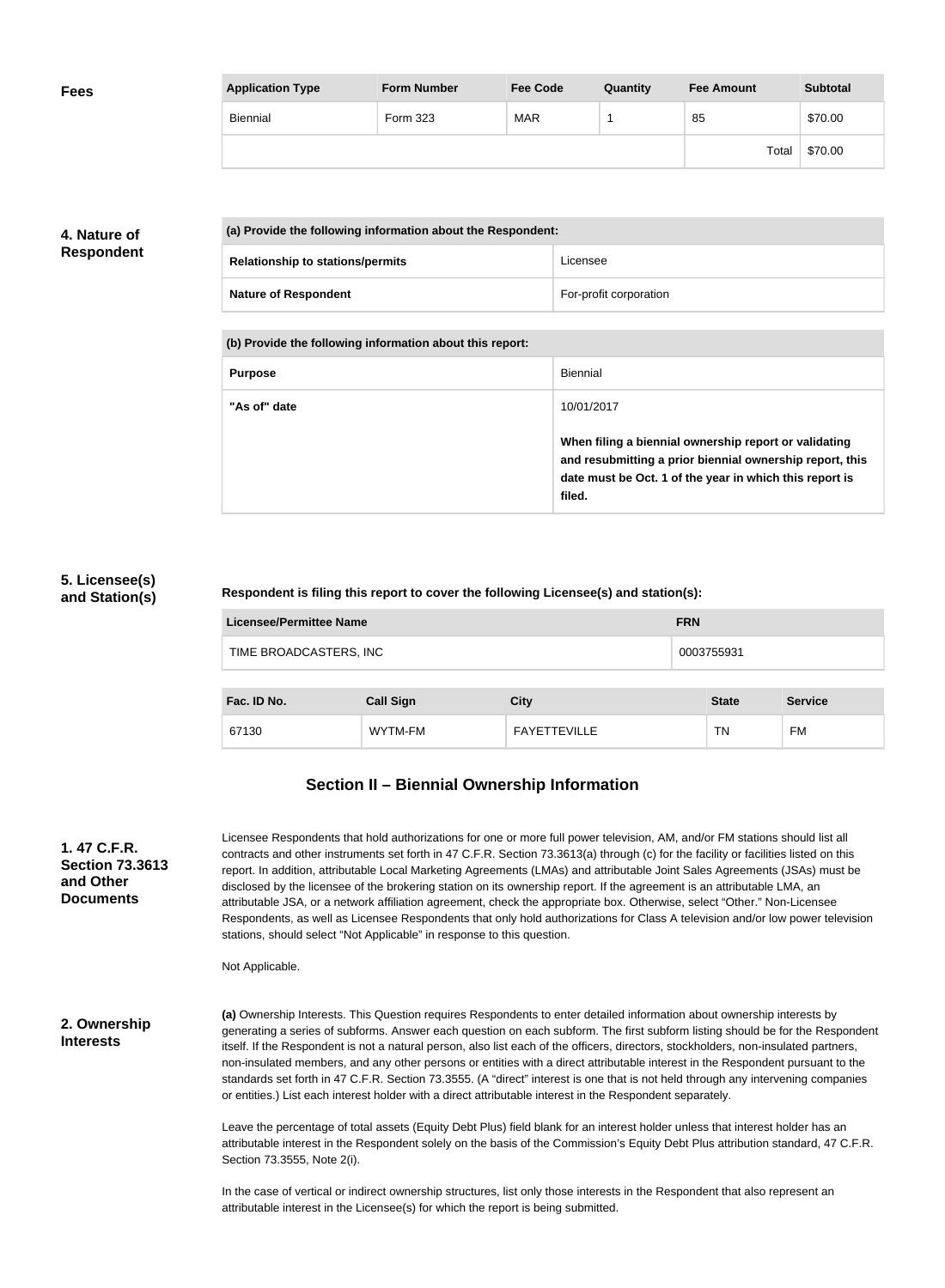Entities that are part of an organizational structure that includes holding companies or other forms of indirect ownership must file separate ownership reports. In such a structure do not report, or file a separate report for, any interest holder that does not have an attributable interest in the Licensee(s) for which the report is being submitted.

Please see the Instructions for further detail concerning interests that must be reported in response to this question.

The Respondent must provide an FCC Registration Number for each interest holder reported in response to this question. Please see the Instructions for detailed information and guidance concerning this requirement.

| <b>Ownership Information</b>                                                                                                     |                                                         |                      |                                   |  |
|----------------------------------------------------------------------------------------------------------------------------------|---------------------------------------------------------|----------------------|-----------------------------------|--|
| <b>FRN</b>                                                                                                                       | 0003755931                                              |                      |                                   |  |
| <b>Entity Name</b>                                                                                                               | TIME BROADCASTERS, INC                                  |                      |                                   |  |
| <b>Address</b>                                                                                                                   | PO Box                                                  | 717                  |                                   |  |
|                                                                                                                                  | <b>Street 1</b>                                         | 76 Molino Road       |                                   |  |
|                                                                                                                                  | <b>Street 2</b>                                         |                      |                                   |  |
|                                                                                                                                  | <b>City</b>                                             | Fayetteville         |                                   |  |
|                                                                                                                                  | State ("NA" if non-U.S.<br>address)                     | <b>TN</b>            |                                   |  |
|                                                                                                                                  | <b>Zip/Postal Code</b>                                  | 37334                |                                   |  |
|                                                                                                                                  | Country (if non-U.S.<br>address)                        | <b>United States</b> |                                   |  |
| <b>Listing Type</b>                                                                                                              | Respondent                                              |                      |                                   |  |
| <b>Positional Interests</b><br>(check all that apply)                                                                            | Respondent                                              |                      |                                   |  |
| <b>Tribal Nation or Tribal</b><br><b>Entity</b>                                                                                  | Interest holder is not a Tribal nation or Tribal entity |                      |                                   |  |
| <b>Interest Percentages</b><br>(enter percentage values                                                                          | Voting                                                  | 0.0%                 | <b>Jointly Held?</b><br><b>No</b> |  |
| from 0.0 to 100.0)                                                                                                               | <b>Equity</b>                                           | 0.0%                 |                                   |  |
|                                                                                                                                  | <b>Total assets (Equity Debt</b><br>Plus)               | 0.0%                 |                                   |  |
| Does interest holder have an attributable interest in one or more broadcast stations<br>No<br>that do not appear on this report? |                                                         |                      |                                   |  |

#### **Ownership Information**

| ___            |                                     |                  |
|----------------|-------------------------------------|------------------|
| <b>FRN</b>     | 9990129739                          |                  |
| <b>Name</b>    | Joseph D. Young, Mr.                |                  |
| <b>Address</b> | PO Box                              |                  |
|                | <b>Street 1</b>                     | 73 Deer Trace Rd |
|                | <b>Street 2</b>                     |                  |
|                | <b>City</b>                         | Fayetteville     |
|                | State ("NA" if non-U.S.<br>address) | <b>TN</b>        |
|                | <b>Zip/Postal Code</b>              | 37334            |
|                |                                     |                  |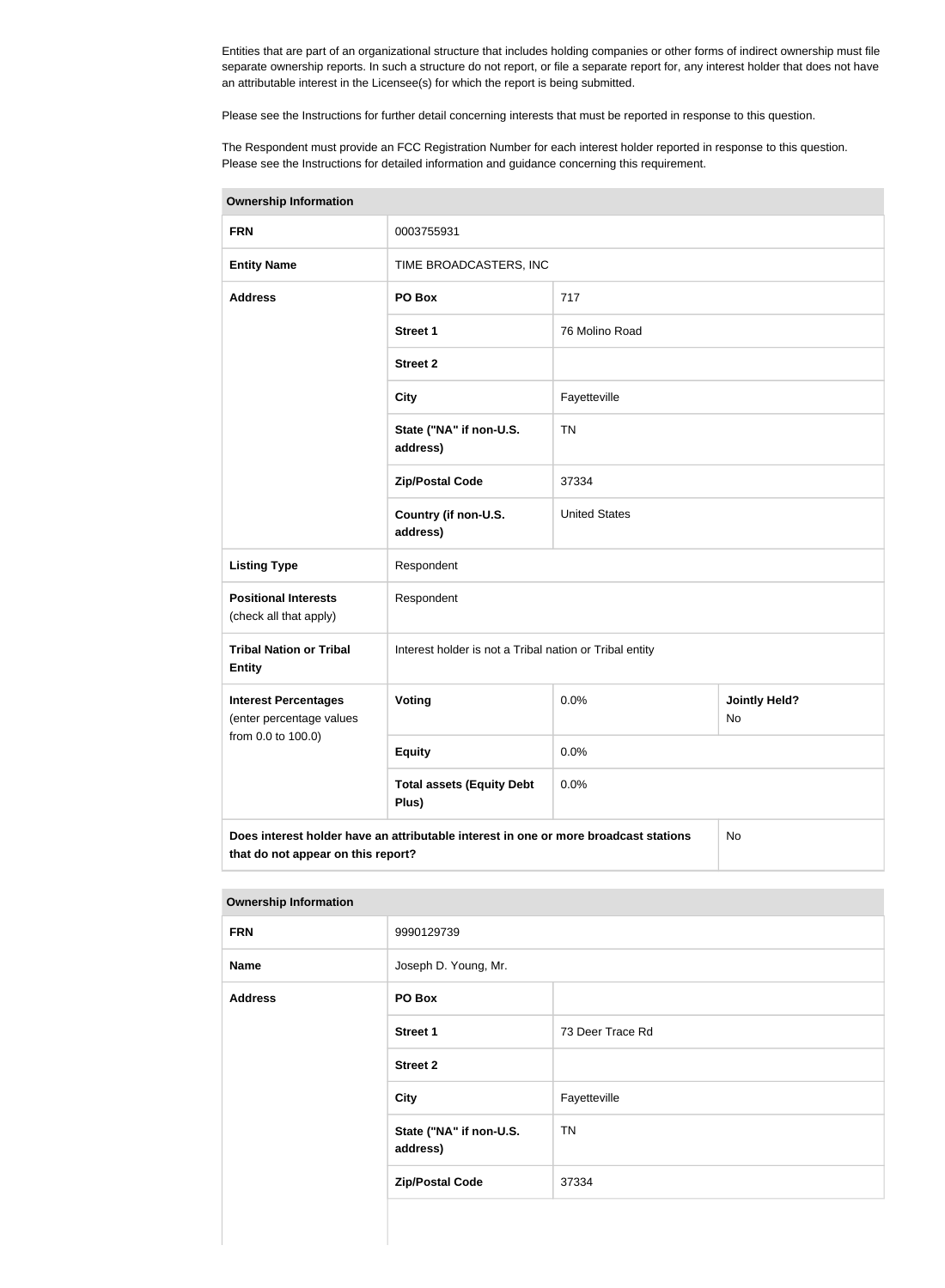|                                                                                             | Country (if non-U.S.<br>address)          | <b>United States</b>   |                                   |
|---------------------------------------------------------------------------------------------|-------------------------------------------|------------------------|-----------------------------------|
| <b>Listing Type</b>                                                                         | Other Interest Holder                     |                        |                                   |
| <b>Positional Interests</b><br>(check all that apply)                                       | Officer, Stockholder                      |                        |                                   |
| Citizenship, Gender,<br><b>Ethnicity, and Race</b><br><b>Information (Natural</b>           | Citizenship                               | <b>US</b>              |                                   |
|                                                                                             | Gender                                    | Male                   |                                   |
| <b>Persons Only)</b>                                                                        | <b>Ethnicity</b>                          | Not Hispanic or Latino |                                   |
|                                                                                             | Race                                      | White                  |                                   |
| <b>Interest Percentages</b><br>(enter percentage values                                     | <b>Voting</b>                             | 34.0%                  | <b>Jointly Held?</b><br><b>No</b> |
| from 0.0 to 100.0)                                                                          | <b>Equity</b>                             | 34.0%                  |                                   |
|                                                                                             | <b>Total assets (Equity Debt</b><br>Plus) | 34.0%                  |                                   |
| Does interest holder have an attributable interest in one or more broadcast stations<br>Yes |                                           |                        |                                   |

#### **Ownership Information**

**that do not appear on this report?**

| <b>FRN</b>                                                                    | 9990130022                                |                         |                            |
|-------------------------------------------------------------------------------|-------------------------------------------|-------------------------|----------------------------|
| <b>Name</b>                                                                   | Sally L. Phillips                         |                         |                            |
| <b>Address</b>                                                                | PO Box                                    |                         |                            |
|                                                                               | <b>Street 1</b>                           | 1101 West Washington St |                            |
|                                                                               | <b>Street 2</b>                           |                         |                            |
|                                                                               | <b>City</b>                               | Fayetteveille           |                            |
|                                                                               | State ("NA" if non-U.S.<br>address)       | <b>TN</b>               |                            |
|                                                                               | <b>Zip/Postal Code</b>                    | 37334                   |                            |
|                                                                               | Country (if non-U.S.<br>address)          | <b>United States</b>    |                            |
| <b>Listing Type</b>                                                           | Other Interest Holder                     |                         |                            |
| <b>Positional Interests</b><br>(check all that apply)                         | Stockholder                               |                         |                            |
| Citizenship, Gender,                                                          | <b>Citizenship</b>                        | US                      |                            |
| <b>Ethnicity, and Race</b><br><b>Information (Natural</b>                     | Gender                                    | Female                  |                            |
| <b>Persons Only)</b>                                                          | <b>Ethnicity</b>                          | Not Hispanic or Latino  |                            |
|                                                                               | Race                                      | White                   |                            |
| <b>Interest Percentages</b><br>(enter percentage values<br>from 0.0 to 100.0) | <b>Voting</b>                             | 33.0%                   | <b>Jointly Held?</b><br>No |
|                                                                               | <b>Equity</b>                             | 33.0%                   |                            |
|                                                                               | <b>Total assets (Equity Debt</b><br>Plus) | 33.0%                   |                            |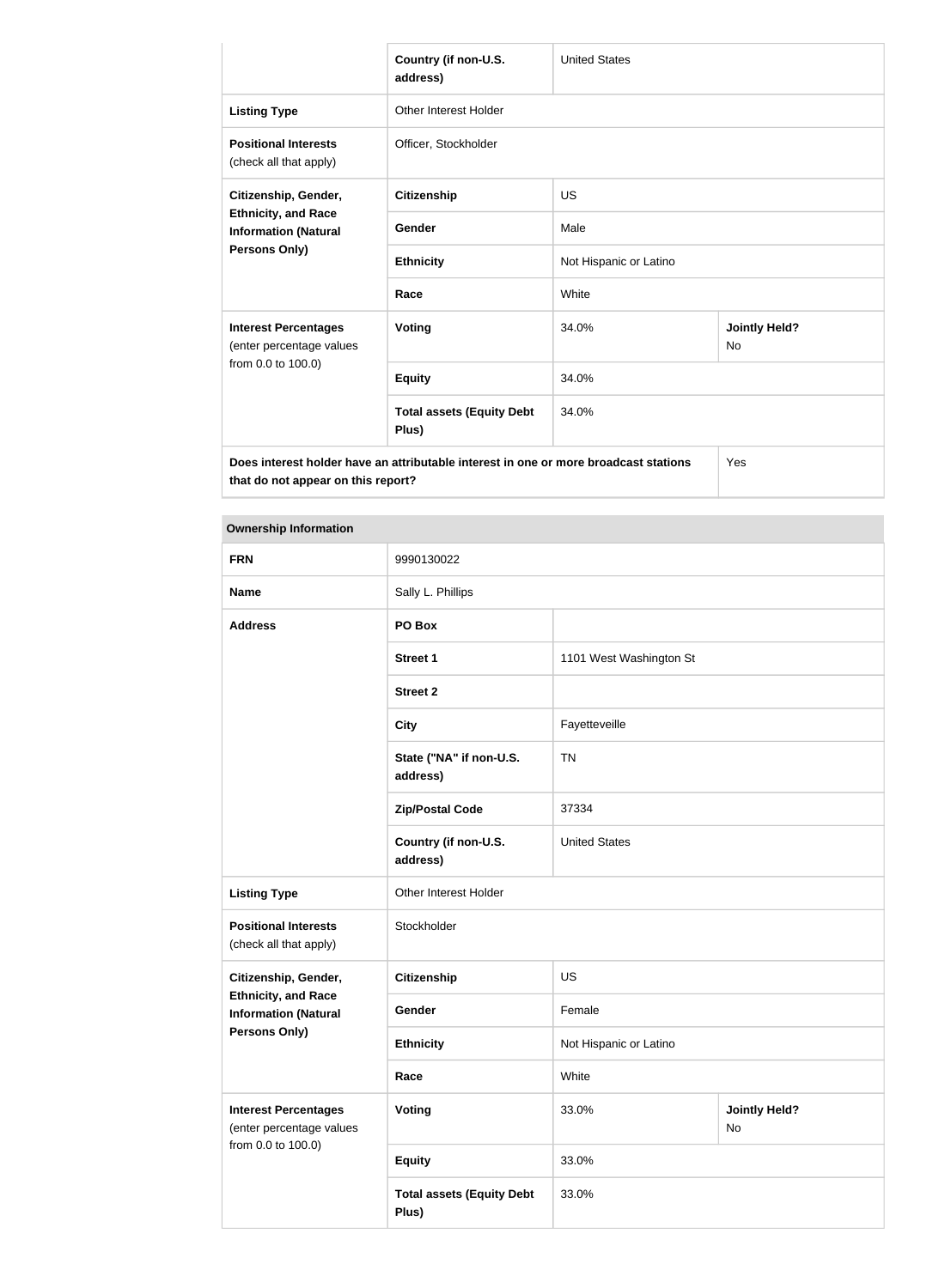**Does interest holder have an attributable interest in one or more broadcast stations that do not appear on this report?**

No

| <b>Ownership Information</b>                                                                                                     |                                           |                        |                            |  |
|----------------------------------------------------------------------------------------------------------------------------------|-------------------------------------------|------------------------|----------------------------|--|
| <b>FRN</b>                                                                                                                       | 9990130024                                |                        |                            |  |
| <b>Name</b>                                                                                                                      | Rhea Thompson                             |                        |                            |  |
| <b>Address</b>                                                                                                                   | PO Box                                    |                        |                            |  |
|                                                                                                                                  | <b>Street 1</b>                           | 901 W Washington St    |                            |  |
|                                                                                                                                  | <b>Street 2</b>                           |                        |                            |  |
|                                                                                                                                  | <b>City</b>                               | Fayetteville           |                            |  |
|                                                                                                                                  | State ("NA" if non-U.S.<br>address)       | <b>TN</b>              |                            |  |
|                                                                                                                                  | <b>Zip/Postal Code</b>                    | 37334                  |                            |  |
|                                                                                                                                  | Country (if non-U.S.<br>address)          | <b>United States</b>   |                            |  |
| <b>Listing Type</b>                                                                                                              | Other Interest Holder                     |                        |                            |  |
| <b>Positional Interests</b><br>(check all that apply)                                                                            | Officer, Stockholder                      |                        |                            |  |
| Citizenship, Gender,                                                                                                             | <b>Citizenship</b>                        | US                     |                            |  |
| <b>Ethnicity, and Race</b><br><b>Information (Natural</b>                                                                        | Gender                                    | Male                   |                            |  |
| Persons Only)                                                                                                                    | <b>Ethnicity</b>                          | Not Hispanic or Latino |                            |  |
|                                                                                                                                  | Race                                      | White                  |                            |  |
| <b>Interest Percentages</b><br>(enter percentage values                                                                          | Voting                                    | 17.0%                  | <b>Jointly Held?</b><br>No |  |
| from 0.0 to 100.0)                                                                                                               | <b>Equity</b>                             | 17.0%                  |                            |  |
|                                                                                                                                  | <b>Total assets (Equity Debt</b><br>Plus) | 17.0%                  |                            |  |
| Does interest holder have an attributable interest in one or more broadcast stations<br>No<br>that do not appear on this report? |                                           |                        |                            |  |

| <b>FRN</b>               | 9990130025                          |                    |
|--------------------------|-------------------------------------|--------------------|
| <b>Name</b>              | Katheryn T. Killebrew               |                    |
| <b>Address</b><br>PO Box |                                     |                    |
|                          | <b>Street 1</b>                     | 808 Lewisburg Hwy. |
|                          | <b>Street 2</b>                     |                    |
|                          | <b>City</b>                         | Fayetteville       |
|                          | State ("NA" if non-U.S.<br>address) | <b>TN</b>          |
|                          | <b>Zip/Postal Code</b>              | 37334              |
|                          |                                     |                    |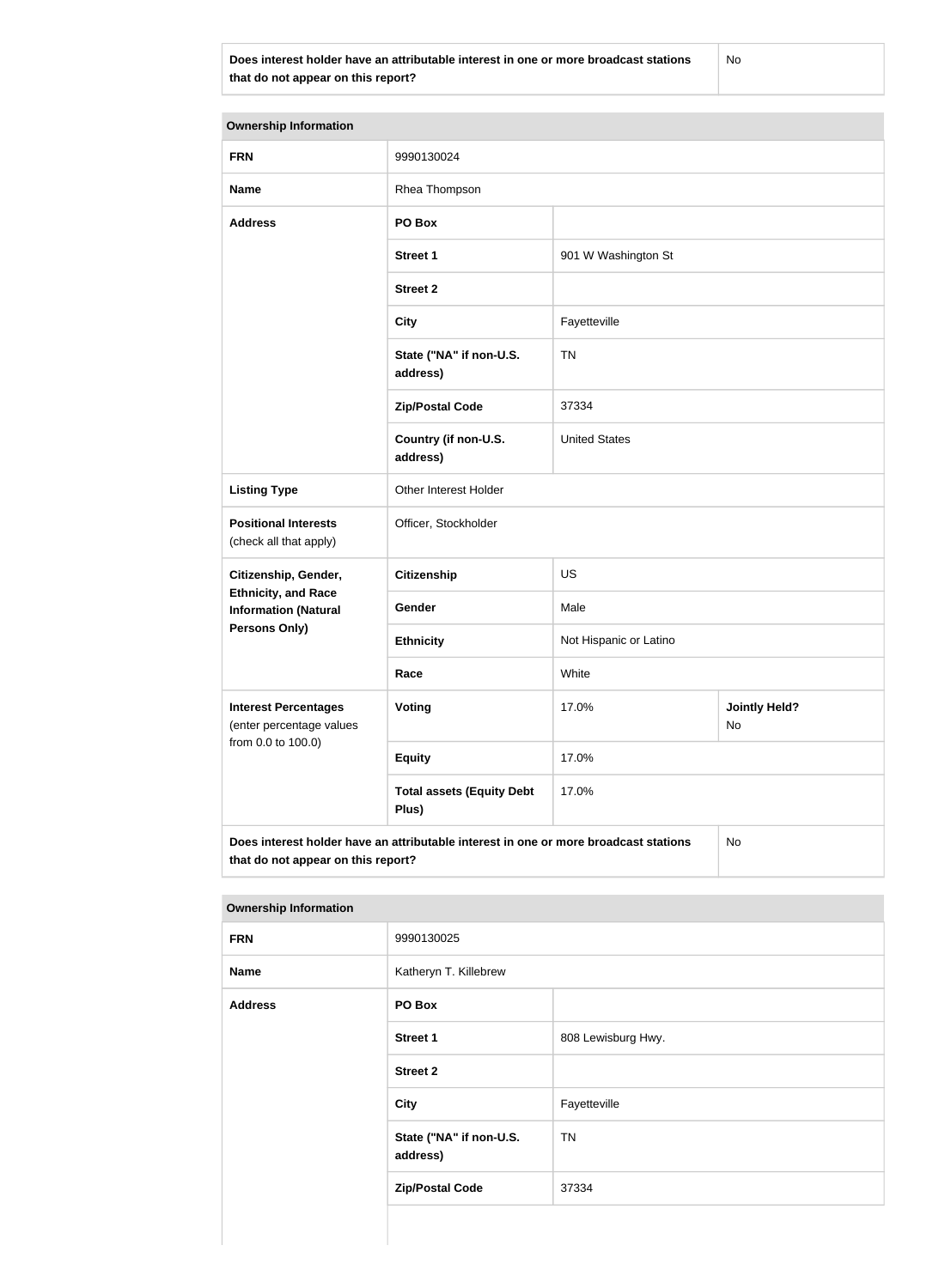|                                                                                                                                                     | Country (if non-U.S.<br>address)          | <b>United States</b>   |                            |  |
|-----------------------------------------------------------------------------------------------------------------------------------------------------|-------------------------------------------|------------------------|----------------------------|--|
| <b>Listing Type</b>                                                                                                                                 | Other Interest Holder                     |                        |                            |  |
| <b>Positional Interests</b><br>(check all that apply)                                                                                               | Stockholder                               |                        |                            |  |
| <b>US</b><br>Citizenship, Gender,<br><b>Citizenship</b>                                                                                             |                                           |                        |                            |  |
| <b>Ethnicity, and Race</b><br><b>Information (Natural</b><br><b>Persons Only)</b>                                                                   | Gender                                    | Female                 |                            |  |
|                                                                                                                                                     | <b>Ethnicity</b>                          | Not Hispanic or Latino |                            |  |
|                                                                                                                                                     | Race                                      | White                  |                            |  |
| <b>Interest Percentages</b><br>(enter percentage values                                                                                             | <b>Voting</b>                             | 16.0%                  | <b>Jointly Held?</b><br>No |  |
| from 0.0 to 100.0)                                                                                                                                  | <b>Equity</b>                             | 16.0%                  |                            |  |
|                                                                                                                                                     | <b>Total assets (Equity Debt</b><br>Plus) | 16.0%                  |                            |  |
| Does interest holder have an attributable interest in one or more broadcast stations<br><b>No</b><br>that do not appear on this report?             |                                           |                        |                            |  |
| (b) Respondent certifies that any interests, including equity, financial, or voting<br>interests, not reported in this filing are non-attributable. |                                           |                        | Yes                        |  |

If "No," submit as an exhibit an explanation.

| (c) Does the Respondent or any reported interest holder<br>hold an attributable interest in any newspaper entities in | No. |
|-----------------------------------------------------------------------------------------------------------------------|-----|
| the same market as any station for which this report is                                                               |     |
| filed, as defined in 47 C.F.R. Section 73.3555?                                                                       |     |
| If "Yes," provide information describing the interest(s), using                                                       |     |
| EITHER the subform OR the spreadsheet option below.                                                                   |     |
| Respondents with a large number (50 or more) of entries to                                                            |     |
| submit should use the spreadsheet option.                                                                             |     |
| NOTE: Spreadsheets must be submitted in a special XML                                                                 |     |
| Spreadsheet format with the appropriate structure that is                                                             |     |
| specified in the documentation. For instructions on how to                                                            |     |
| use the spreadsheet option to complete this question                                                                  |     |
| (including templates to start with), please Click Here.                                                               |     |
| If using the subform, leave the percentage of total assets                                                            |     |
| (Equity Debt Plus) field blank for an interest holder unless                                                          |     |
| that interest holder has an attributable interest in the                                                              |     |
| newspaper entity solely on the basis of the Commission's                                                              |     |
| Equity Debt Plus attribution standard, 47 C.F.R. Section                                                              |     |
| 73.3555, Note 2(i). If using an XML Spreadsheet, enter "NA"                                                           |     |
| into the percentage of total assets (Equity Debt Plus) field                                                          |     |
| for an interest holder unless that interest holder has an                                                             |     |
| attributable interest in the newspaper entity solely on the                                                           |     |
| basis of the Commission's Equity Debt Plus attribution                                                                |     |
| standard.                                                                                                             |     |
| The Respondent must provide an FCC Registration Number                                                                |     |
| for each interest holder reported in response to this                                                                 |     |
| question. Please see the Instructions for detailed information                                                        |     |
| and guidance concerning this requirement.                                                                             |     |